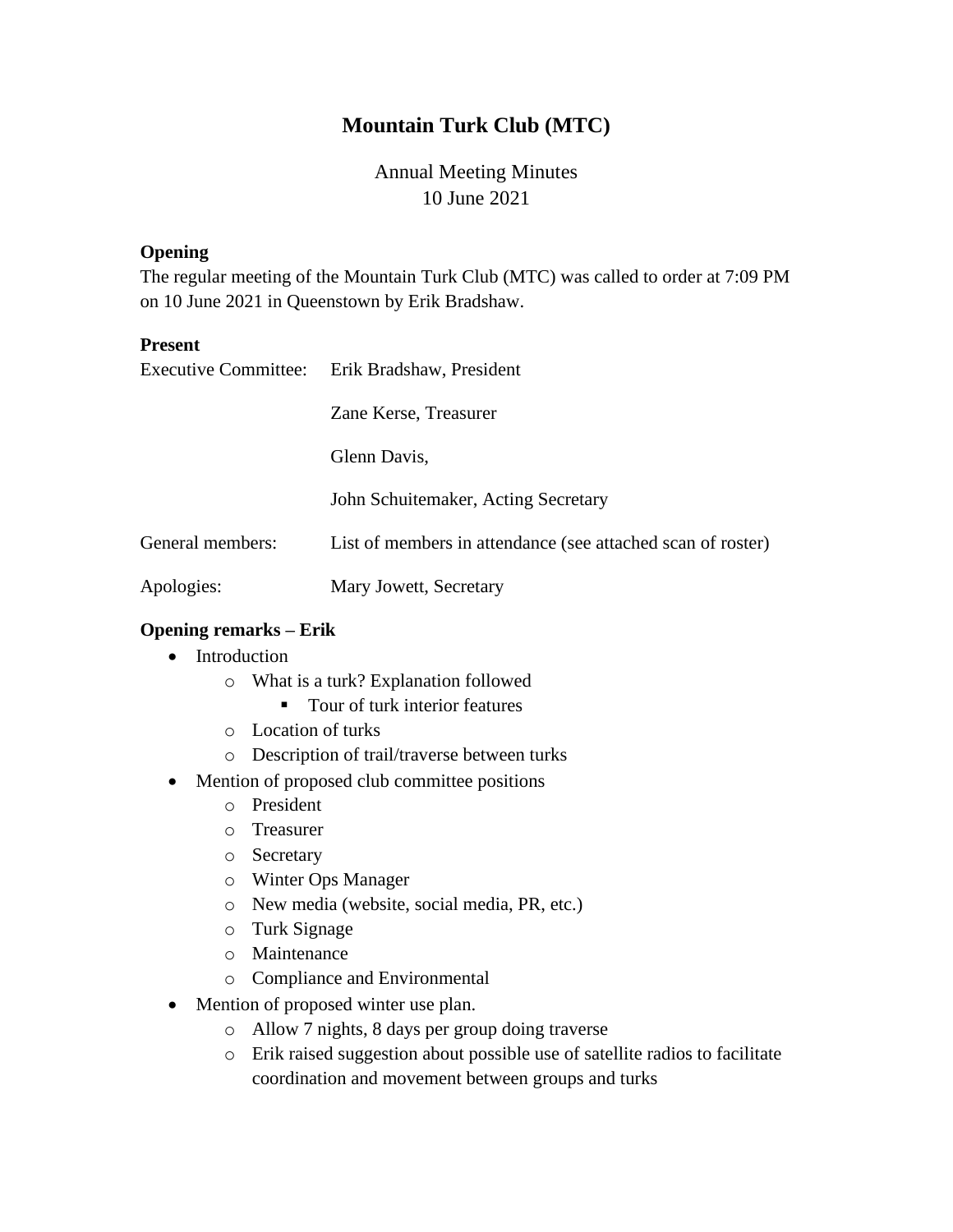## **Approval of Previous Meeting Minutes - Zane**

- The minutes of the previous meeting were approved.
	- o Moved by: Wendy Johnston; Seconded by: Katrina Gardiner; All in favor

## **Statement of Financial Position – Zane**

- All documents required to officially establish the club (club constitution, etc.) have been filed.
- Overall revenue to fund club comes from donations and turk use fees.
- Specific financial details (please refer to financial document presented by Zane for full accounting. The following are excerpts of information presented by Zane.)
	- o 245 nights were booked in turks in 2021
	- o Overall financials indicate that building expenses accounted for show a cost of \$21k per turk.
	- o MTC has been granted a 20-year Recreational Permit by the Commissioner of Crown Lands as of September 2020.
	- o The club has a current membership roster of 9 Founding, 19 Family and 186 General members
	- o Revenue less costs resulted in surplus of \$127,691 in 2020 versus \$22,944 in 2021.
	- o Balance sheet shows total assets of 127,691 in 2020 versus 150,636 in 2021.
	- o Net cash flow of -\$52K in 2021
- Financials were approved
	- o Moved by Kate Hearn; Seconded by Ann; All in favor

# **President's Report – Erik**

- Overall health of the club is good money in bank, good number of members
- Desire to not design the club toward exclusivity by limiting/capping membership. Membership should continue to be open
- Statement that future expansion will require sustained effort to navigate government consent structure that does not accommodate the current turk design.
- Gave history/timeline of turk conception through to current 5-turk traverse on Crown Range.
- Estimates that total costs plus in-kind donations and volunteer labor comes to an approximate value of \$500k.
- Noted that it is important to secure more volunteers in committees to manage various jobs if turks are to be expanded. I.e., consent management requires consistent and sustained communication with governmental bodies.
- Near term goals:
	- o Increase turk usage by 30%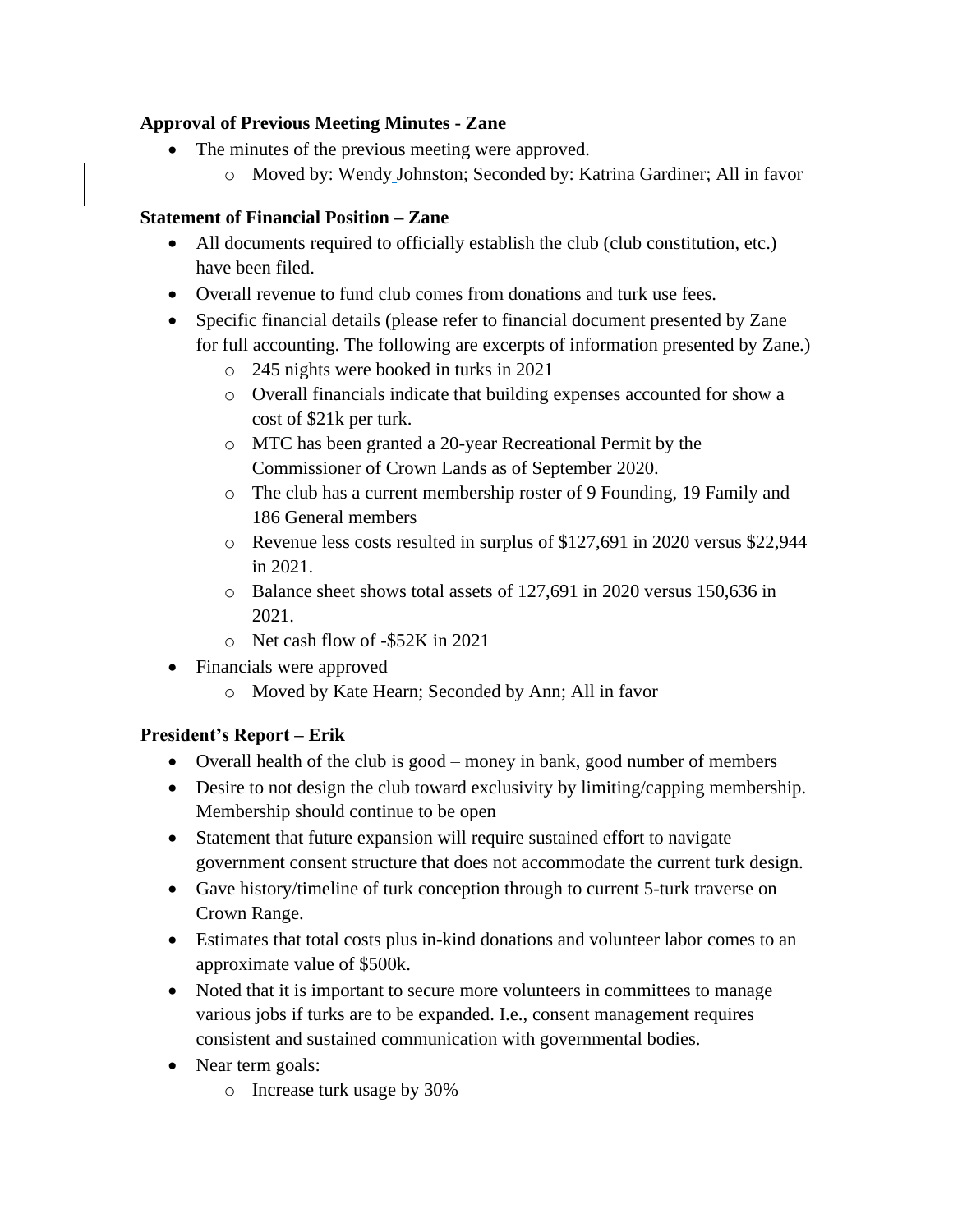- o Compare building finishes
- o Evolve club to regularly scheduled meetings

### **General business**

### **New Business**

- Election of officers
	- o Erik was nominated to continue as President. Moved by Zane Kerse, seconded by Glenn Davis
	- o Zane was nominated to remain as Treasurer by Wendy Johnston, seconded by Ash Weyman-Jones
	- o Erik nominated John Schuitemaker as interim Secretary, seconded by Glenn Davis.
	- o Erik requested that members consider volunteering for remaining committee positions.
		- Outcome/Action: contact Erik with interest.

Summarise the discussion for new issues, state the next steps, and assign any action item.

### **Open Issues**

- Request from Erik for people to submit trip logs for posting on website.
	- o Outcome/Action: None stated
- Issue was raised regarding members flying into turks by helicopter.
	- o Outcome/Action: Erik to investigate and report back to club.
- Question raised about proper signage at turks to inform public on use and background.
	- o Outcome/Action: Erik requests that signage be improved via a committee assigned to the task. See committee volunteer openings.
- Question raised about use of lockboxes to secure turks.
	- o Outcome/Action: Erik stated that turks are designed to remain unlocked. There have been no issues with break-in or theft.
- Question raised about efficient use of capacity at turks and how to manage vacancies.
	- o Outcome/Action: Erik reiterated that use of satellite radios by users to coordinate movements and location would be useful. Club funds are available for purchase of radios. Erik took action to consider club purchase of radios.
- Comment about taking a spare gas canister when visiting turks.
	- o Outcome/Action: Erik agreed that it would be wise to do so. Especially in winter when the water containers are frozen and one needs to melt snow for water.